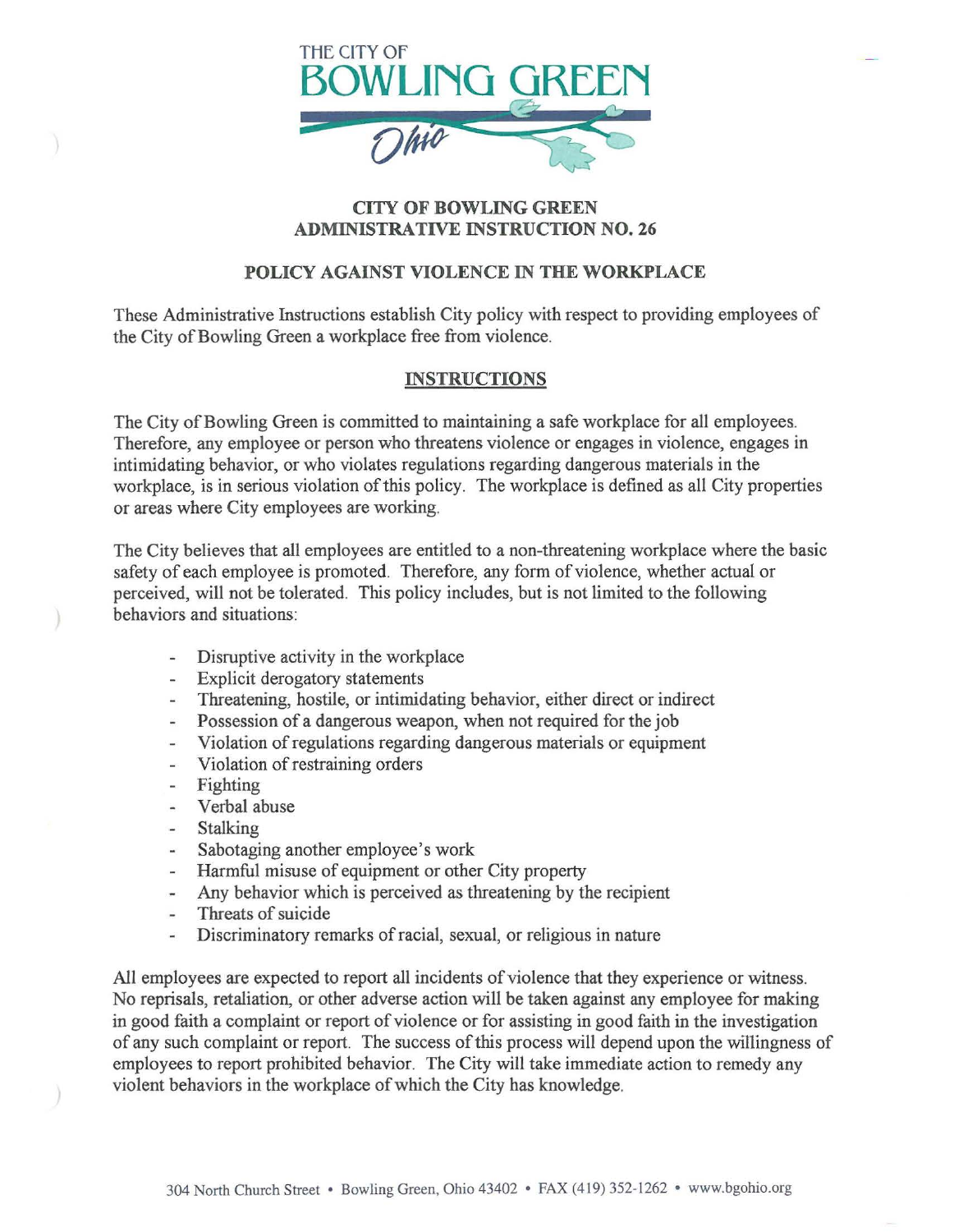Administrative Instruction No. 26 Policy Against Violence in the Workplace Page 2 of 4

)

Any employee who believes that he or she is or has been subjected to threatening or intimidating behavior related to the workplace by a fellow employee, family member, supplier, contractor, or citizen should report such conduct to the individual(s) specified in the complaint procedure. Complaints of intimidation or violence will be promptly and discreetly, where possible, investigated. Any employee, who is found to have violated this policy, will be subject to disciplinary action in accordance with the specifications contained in the various collective bargaining agreements or other existing City policies, as applicable. Violence, threats, or intimidation from persons outside the employ of the City will be met with immediate response, including legal action, designed to protect the employee and prevent further incidences.

Nothing in this policy alters any other reporting obligations established in City policies, collective bargaining agreements, or in State or any other applicable law.

### **MANAGERS AND SUPERVISORS- MANAGEMENT RESPONSffiiLITY**

Violence, or the threat of violence, whether committed by supervisory or non-supervisory personnel, is against stated City policy, and may be considered as unlawful as well. In addition, management is responsible for taking action against threats or acts of violence by City personnel or others (customers, suppliers, vendors, family members, or others), regardless ofthe manner in which the City becomes aware of the conduct.

All complaints must be treated as serious violations of City policy and investigated accordingly. It is management's responsibility to show its employees that the City is serious about prohibiting and preventing violence in the workplace.

Therefore, if a supervisor becomes aware of any action, behavior, or a perceived threat that may violate this policy, the supervisor is responsible for immediately notifying the appropriate division head, who in turn will notify other members of the management staff

#### **COMPLAINT PROCEDURE**

Complaints of violence, potential violence, or of intimidating behavior should be brought to the attention of either appropriate supervisors, department and division heads, the Personnel Director, or any other member of the administrative staff. Persons may, but are not required, to utilize the form that follows in order to report any such incidences.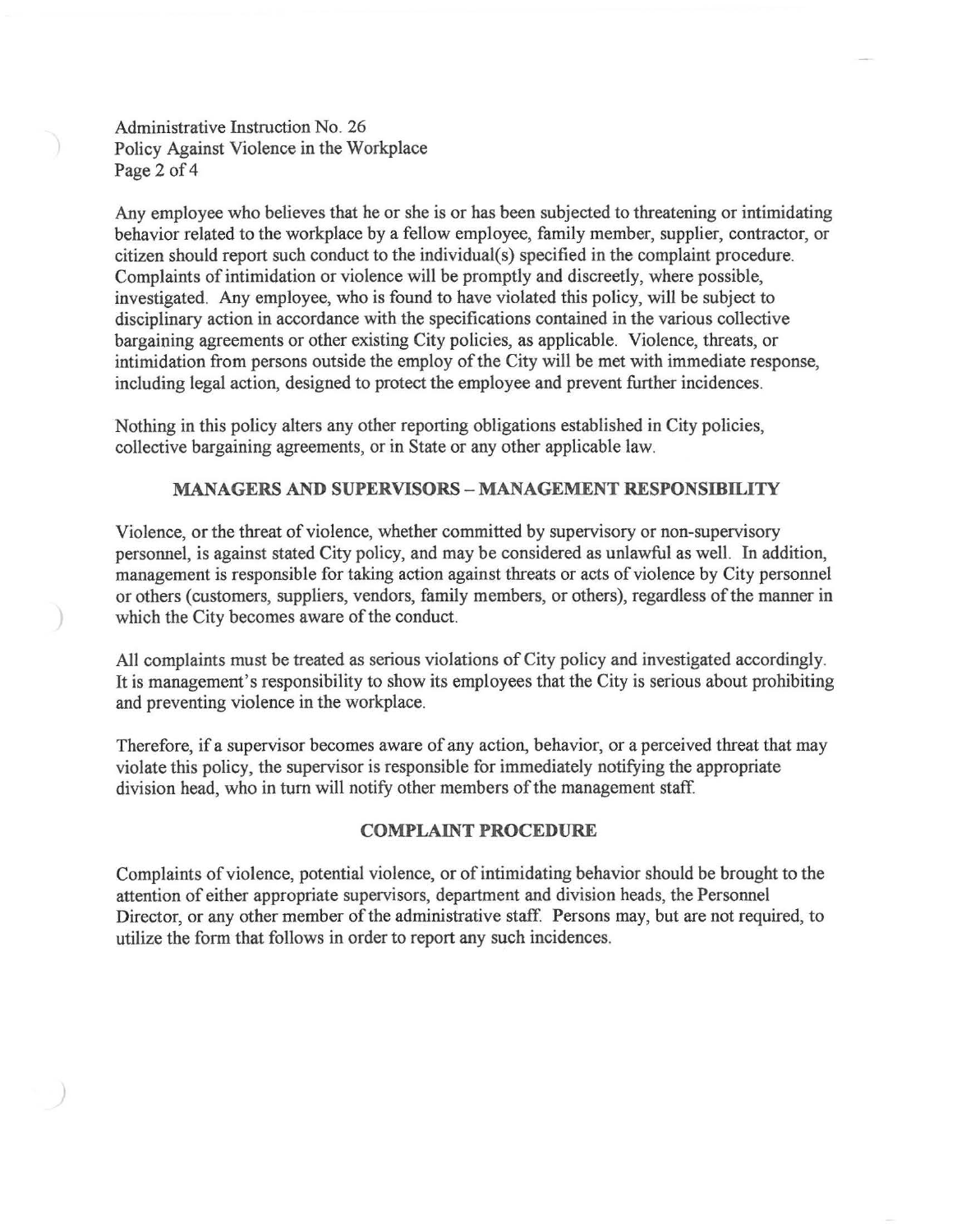Administrative Instruction No. 26 Policy Against Violence in the Workplace Page 3 of 4

After notification has been received that a possibly violent situation exists or that an act of violence has already occurred, then a thorough investigation will be undertaken in order to gather all the pertinent facts. After the investigation has been completed, a determination will be made regarding the resolution of the complaint. If a violation of this policy is found, disciplinary action will be taken in accordance with the requirements established in the collective bargaining agreement or other City policies regarding disciplinary action.

John B. Quinn, Mayor

*IU-* II- *({\_I*  Date <sup>1</sup>